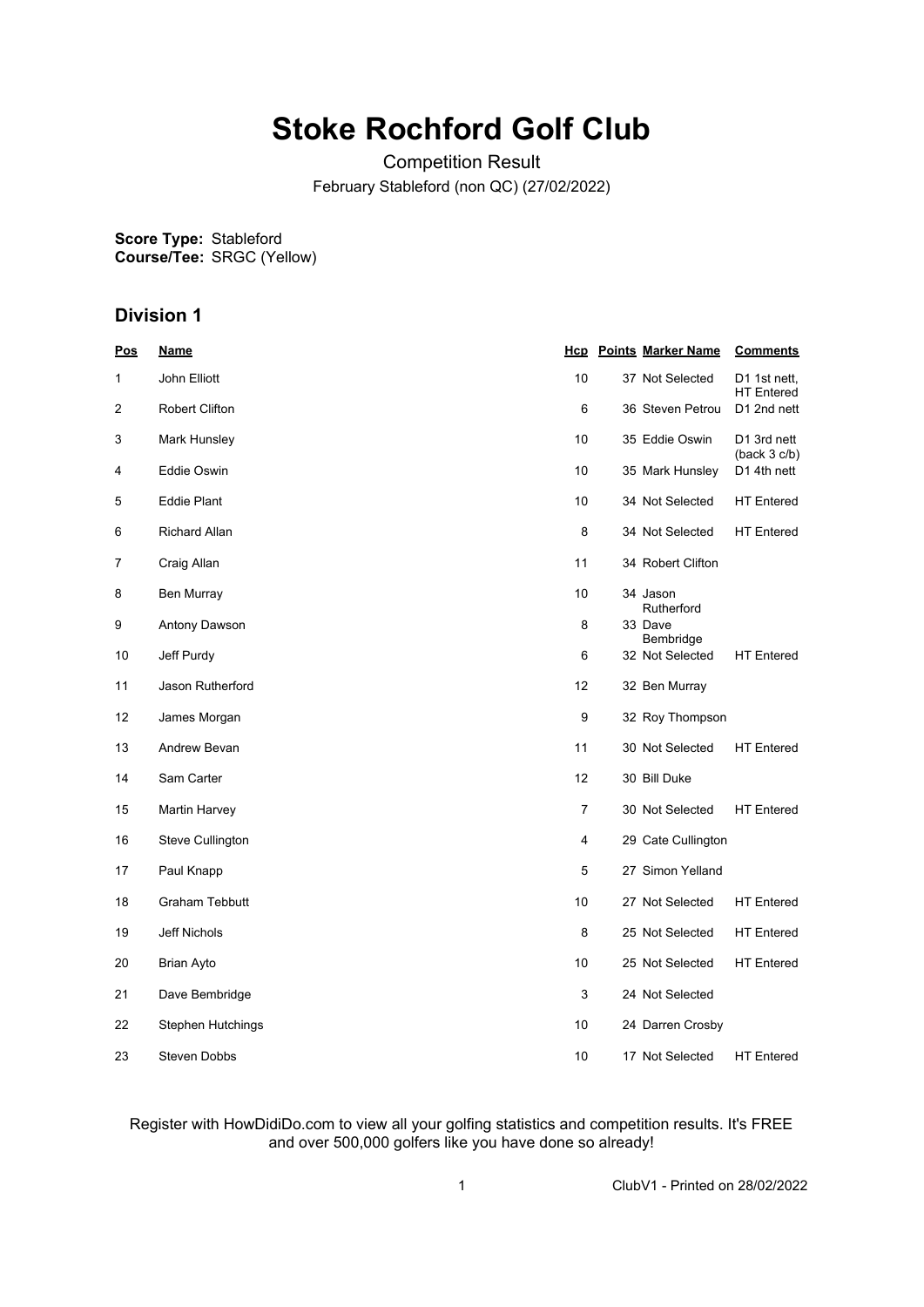**Score Type:** Stableford **Course/Tee:** SRGC (Yellow)

## **Division 1**

**Pos Name Hcp Points Marker Name Comments**

Register with HowDidiDo.com to view all your golfing statistics and competition results. It's FREE and over 500,000 golfers like you have done so already!